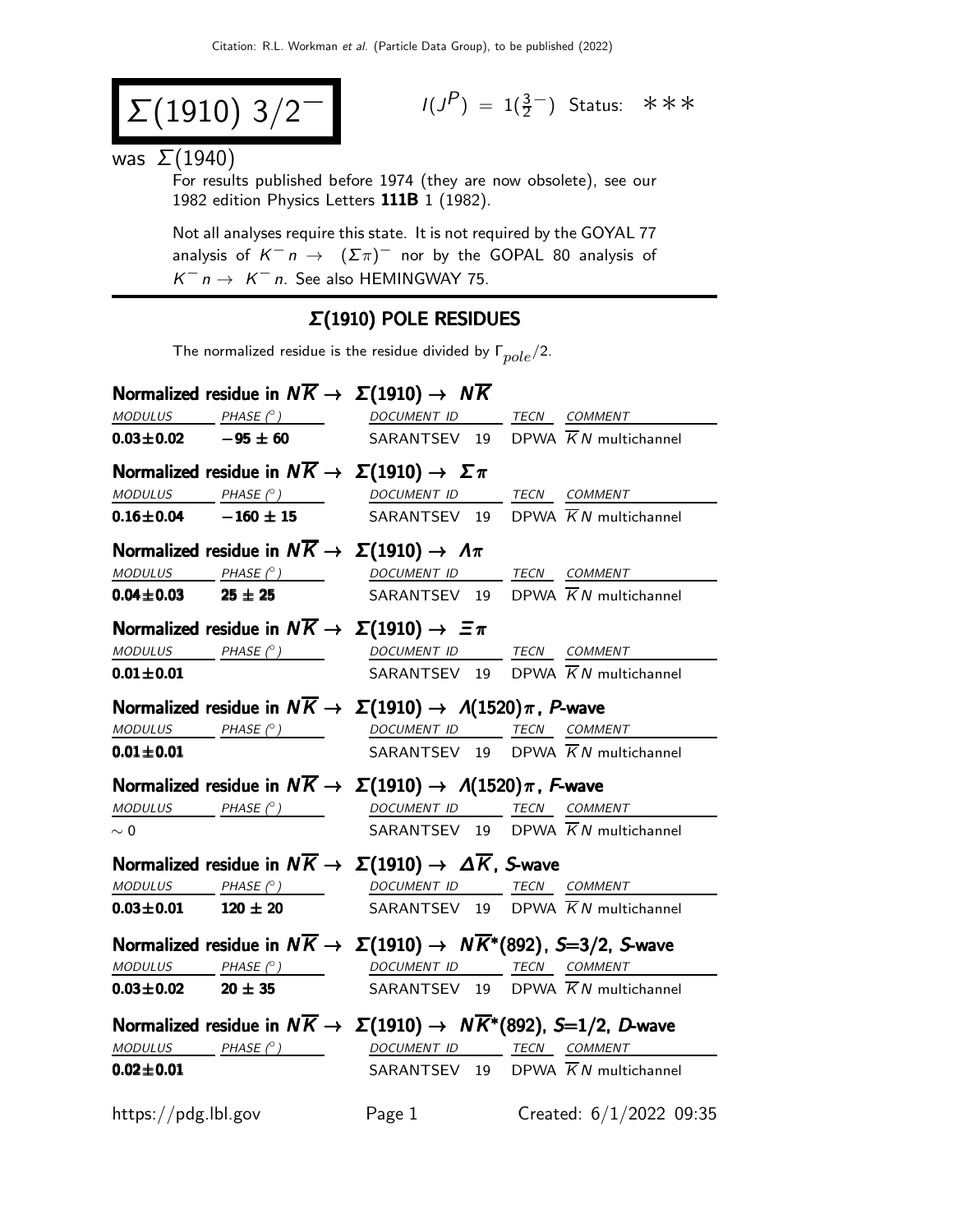|                 | Normalized residue in $N\overline{K} \to \Sigma(1910) \to N\overline{K}^*(892)$ , S=3/2, D-wave |             |  |                                   |
|-----------------|-------------------------------------------------------------------------------------------------|-------------|--|-----------------------------------|
| <i>MODULUS</i>  | PHASE $(^\circ)$                                                                                | DOCUMENT ID |  | <i>TECN COMMENT</i>               |
| $0.01 \pm 0.01$ |                                                                                                 |             |  | SARANTSEV 19 DPWA KN multichannel |

# Σ(1910) MASS

| VALUE (MeV)                                                                   | DOCUMENT ID    |    | TECN | <i>COMMENT</i>                                                          |
|-------------------------------------------------------------------------------|----------------|----|------|-------------------------------------------------------------------------|
| 1870 to 1950 (≈ 1910) OUR ESTIMATE                                            |                |    |      |                                                                         |
| $1878 + 12$                                                                   | SARANTSEV      | 19 |      | DPWA $\overline{K}N$ multichannel                                       |
| $1920 \pm 50$                                                                 | <b>GOPAL</b>   | 77 |      | DPWA $\overline{K}N$ multichannel                                       |
| $1950 \pm 30$                                                                 | <b>BAILLON</b> |    |      | 75 IPWA $\overline{K}N \rightarrow \Lambda \pi$                         |
| $1949 + 40$                                                                   | VANHORN        |    |      | 75 DPWA $K^- \rho \rightarrow \ A \pi^0$                                |
| $1935 \pm 80$                                                                 | KANE           | 74 |      | DPWA $K^- p \to \Sigma \pi$                                             |
| $1940 \pm 20$                                                                 |                |    |      | LITCHFIELD 74B DPWA $K^- p \rightarrow A(1520) \pi^0$                   |
| $1950 + 20$                                                                   |                |    |      | LITCHFIELD 74C DPWA $K^- p \to \Delta(1232) \overline{K}$               |
| • • • We do not use the following data for averages, fits, limits, etc. • • • |                |    |      |                                                                         |
| 1886 or 1893                                                                  |                |    |      | <sup>1</sup> MARTIN 77 DPWA $\overline{K}N$ multichannel                |
| 1940                                                                          |                |    |      | DEBELLEFON 76 IPWA $K^- p \rightarrow \Lambda \pi^0$ , $F_{17}$<br>wave |

## Σ(1910) WIDTH

| VALUE (MeV)                                                                   | <b>DOCUMENT ID</b> |    | TECN | <i>COMMENT</i>                                            |  |
|-------------------------------------------------------------------------------|--------------------|----|------|-----------------------------------------------------------|--|
| 150 to 300 (≈ 220) OUR ESTIMATE                                               |                    |    |      |                                                           |  |
| $224 \pm 25$                                                                  | SARANTSEV          | 19 |      | DPWA $\overline{K}N$ multichannel                         |  |
| $170 + 25$                                                                    | <b>CAMERON</b>     |    |      | 78B DPWA $K^- p \rightarrow N \overline{K}^*$             |  |
| $300 + 80$                                                                    | GOPAL              | 77 |      | DPWA $\overline{K}N$ multichannel                         |  |
| $150 + 75$                                                                    | <b>BAILLON</b>     |    |      | 75 IPWA $\overline{K}N \rightarrow \Lambda \pi$           |  |
| $160 + 70$<br>$-40$                                                           | VANHORN            |    |      | 75 DPWA $K^- p \rightarrow A \pi^0$                       |  |
| $330 + 80$                                                                    | <b>KANE</b>        |    |      | 74 DPWA $K^- p \rightarrow \Sigma \pi$                    |  |
| $60 + 20$                                                                     |                    |    |      | LITCHFIELD 74B DPWA $K^- p \rightarrow A(1520) \pi^0$     |  |
| $70 + 30$                                                                     |                    |    |      | LITCHFIELD 74C DPWA $K^- p \to \Delta(1232) \overline{K}$ |  |
| • • • We do not use the following data for averages, fits, limits, etc. • • • |                    |    |      |                                                           |  |
| 157 or 159                                                                    | $1$ MARTIN         |    |      | 77 DPWA $\overline{K}N$ multichannel                      |  |

## Σ(1910) DECAY MODES

|                       | Mode                                  | Fraction $(\Gamma_i/\Gamma)$   |
|-----------------------|---------------------------------------|--------------------------------|
| $\Gamma_1$            | $N\overline{K}$                       | 0.01 to 0.05 ( $\approx$ 0.02) |
| $\Gamma_2$            | $\Lambda\pi$                          | $(6 \pm 4) \%$                 |
| $\Gamma_3$            | $\Sigma \pi$                          | $(86 \pm 21) \%$               |
| $\Gamma_4$ $\equiv$ K |                                       |                                |
|                       | $\Gamma_5 \quad \Sigma(1385)\pi$      | seen                           |
|                       | $\Gamma_6$ $\Sigma(1385)\pi$ , S-wave |                                |
|                       | $\Gamma_7$ $\Lambda(1520)\pi$         | seen                           |
|                       |                                       |                                |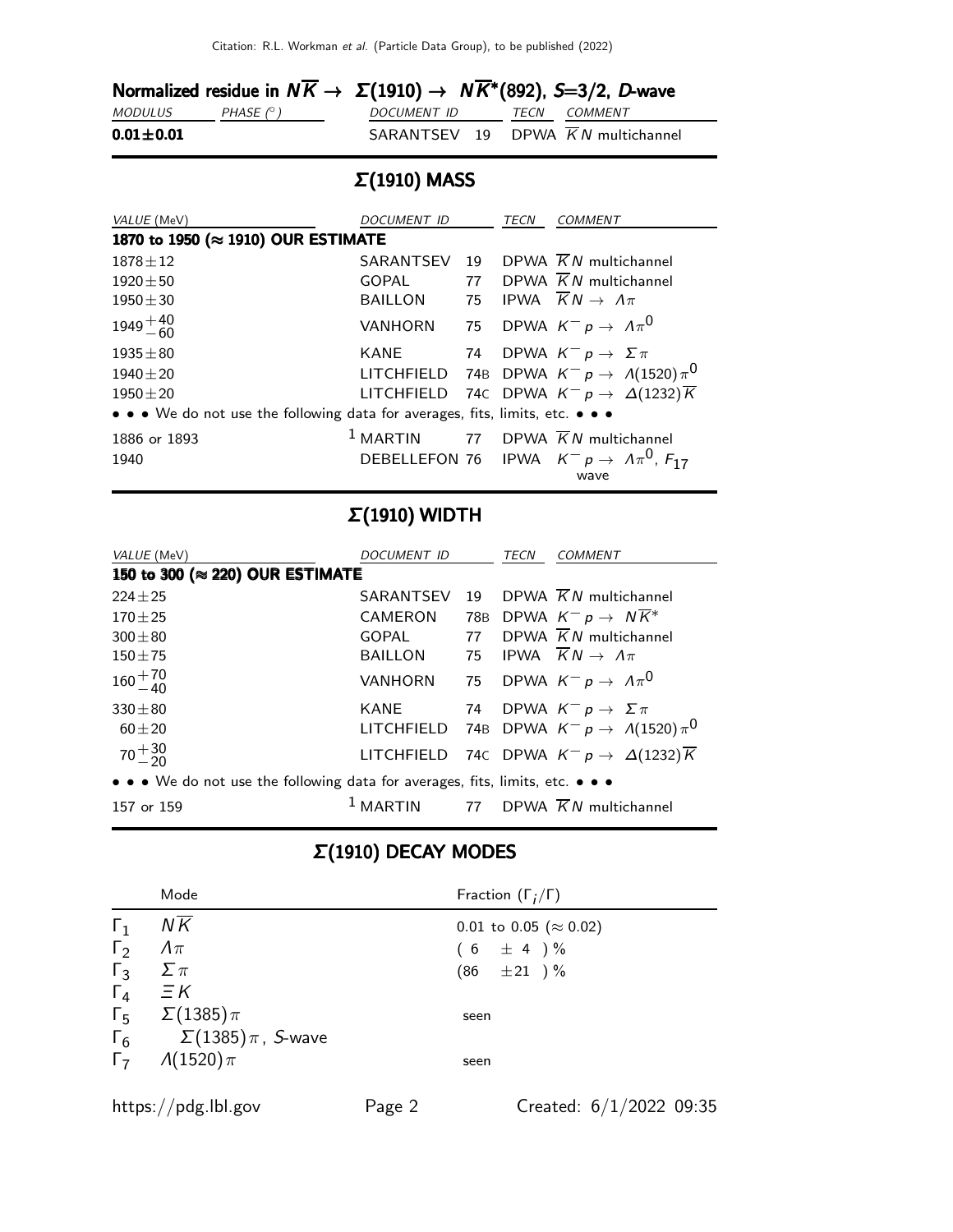| $\mathsf{\Gamma}_8$   | $\Lambda(1520)\pi$ , P-wave            |                   |
|-----------------------|----------------------------------------|-------------------|
| $\Gamma_{\mathsf{Q}}$ | $\Lambda(1520)\pi$ , F-wave            |                   |
| $\Gamma_{10}$         | $\Delta(1232)\overline{K}$             | $(3.0 \pm 1.0)\%$ |
| $\Gamma_{11}$         | $\Delta(1232)\overline{K}$ , S-wave    |                   |
| $\Gamma_{12}$         | $\Delta(1232)\overline{K}$ , D-wave    |                   |
| $\Gamma_{13}$         | $N\overline{K}$ <sup>*</sup> (892)     | seen              |
| $\Gamma_{14}$         | $N\overline{K}^*(892)$ , S=3/2, S-wave |                   |
| $\Gamma_{15}$         | $N\overline{K}$ *(892), S=1/2, D-wave  | $(1.0 \pm 1.0)\%$ |
| $\Gamma_{16}$         | $N\overline{K}^*(892)$ , S=3/2, D-wave |                   |

# Σ(1910) BRANCHING RATIOS

See "Sign conventions for resonance couplings" in the Note on  $\Lambda$  and  $\Sigma$ Resonances.

| $\Gamma(N\overline{K})/\Gamma_{\rm total}$             |                          |    | $\Gamma_1/\Gamma$                              |
|--------------------------------------------------------|--------------------------|----|------------------------------------------------|
| <b>VALUE</b>                                           | DOCUMENT ID TECN COMMENT |    |                                                |
| 0.01 to 0.05 (≈ 0.02) OUR ESTIMATE                     |                          |    |                                                |
| $0.03 \pm 0.02$                                        | SARANTSEV                | 19 | DPWA $\overline{K}N$ multichannel              |
| < 0.04                                                 | <b>GOPAL</b>             | 77 | DPWA $\overline{K}N$ multichannel              |
| $0.14$ or $0.13$                                       | $1$ MARTIN               | 77 | DPWA $\overline{K}N$ multichannel              |
| $\Gamma(\Lambda \pi)/\Gamma_{\rm total}$               |                          |    | $\Gamma_2/\Gamma$                              |
| <b>VALUE</b>                                           | DOCUMENT ID TECN COMMENT |    |                                                |
| $0.06 \pm 0.04$                                        | SARANTSEV 19             |    | DPWA $\overline{K}N$ multichannel              |
| $\Gamma(\Sigma \pi)/\Gamma_{\rm total}$                |                          |    | $\Gamma_3/\Gamma$                              |
| <b>VALUE</b>                                           | DOCUMENT ID TECN COMMENT |    |                                                |
| $0.86 \pm 0.21$                                        | SARANTSEV                |    | 19 DPWA $\overline{K}N$ multichannel           |
| $\Gamma(\equiv K)/\Gamma_{\rm total}$                  |                          |    | $\Gamma_4/\Gamma$                              |
| <b>VALUE</b>                                           | DOCUMENT ID              |    | TECN COMMENT                                   |
| $\sim 0$                                               | SARANTSEV                |    | 19 DPWA $\overline{K}N$ multichannel           |
| $\Gamma(A(1520)\pi, P$ -wave)/ $\Gamma_{\text{total}}$ |                          |    | $\Gamma_8/\Gamma$                              |
| <b>VALUE</b>                                           | DOCUMENT ID              |    | TECN COMMENT                                   |
| $\sim 0$                                               | SARANTSEV                |    | 19 DPWA $\overline{K}N$ multichannel           |
| $\Gamma(A(1520)\pi, F$ -wave)/ $\Gamma_{\text{total}}$ |                          |    | $\Gamma$ 9/Г                                   |
| <b>VALUE</b>                                           | DOCUMENT ID              |    | TECN COMMENT                                   |
| $\sim 0$                                               | SARANTSEV                |    | 19 DPWA $\overline{K}N$ multichannel           |
| $\Gamma(\Delta(1232)\overline{K})/\Gamma_{\rm total}$  |                          |    | $\Gamma_{10}/\Gamma$                           |
| VALUE                                                  | DOCUMENT ID TECN COMMENT |    |                                                |
| $0.03 + 0.01$                                          |                          |    | SARANTSEV 19 DPWA $\overline{K}N$ multichannel |
| $\Gamma(N\overline{K}^*(892))/\Gamma_{\rm total}$      |                          |    | $\Gamma_{13}/\Gamma$                           |
| VALUE                                                  | DOCUMENT ID              |    | TECN COMMENT                                   |
| $0.03 + 0.02$                                          | SARANTSEV                | 19 | DPWA $\overline{K}N$ multichannel              |
| https://pdg.lbl.gov                                    | Page 3                   |    | Created: 6/1/2022 09:35                        |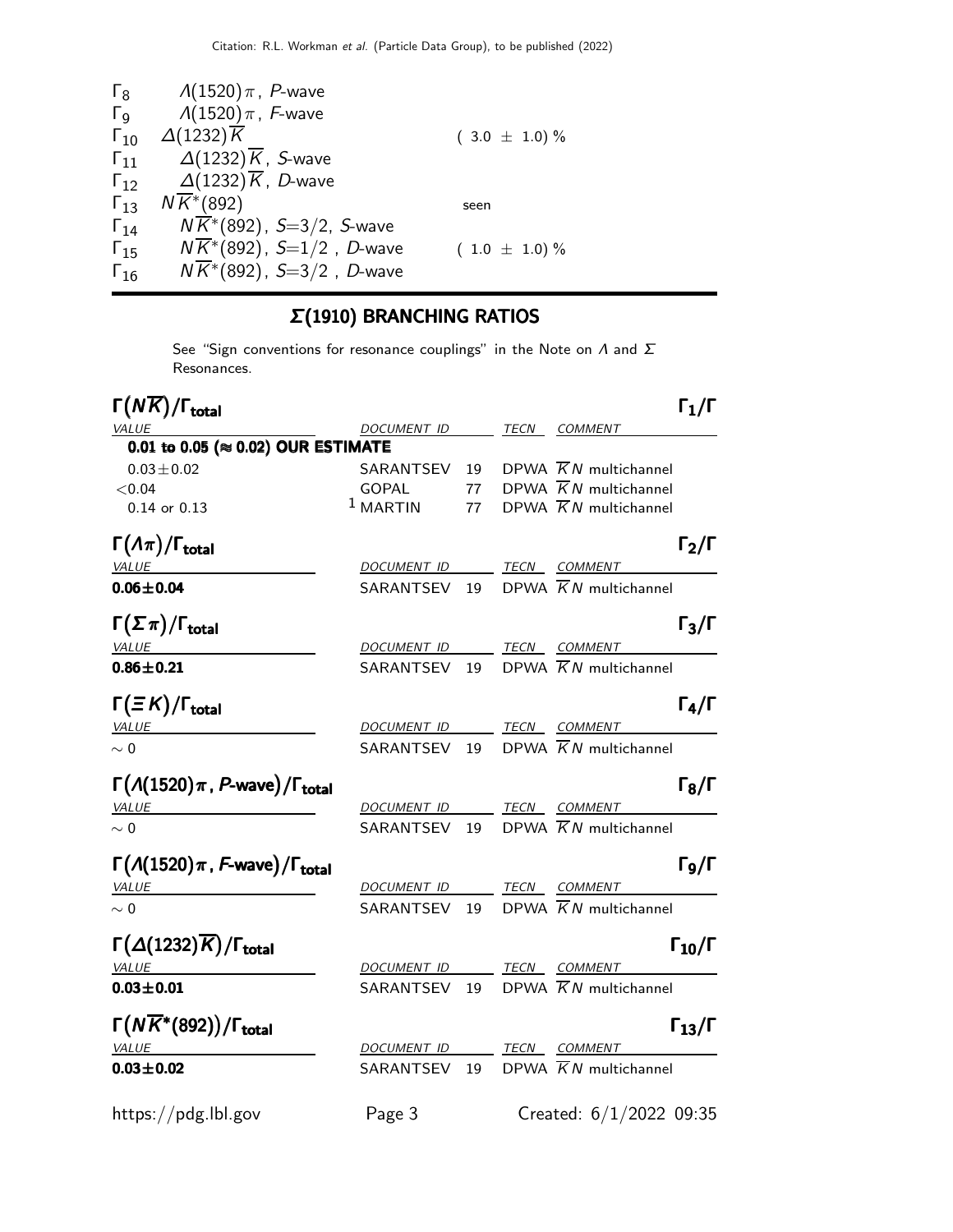| $\Gamma(N\overline{K}^*(892)$ , S=1/2, D-wave)/ $\Gamma_{\rm total}$                                                                                                                                              |                          |                 | $\Gamma_{15}/\Gamma$                                                                 |
|-------------------------------------------------------------------------------------------------------------------------------------------------------------------------------------------------------------------|--------------------------|-----------------|--------------------------------------------------------------------------------------|
| <i>VALUE</i>                                                                                                                                                                                                      | DOCUMENT ID              |                 | TECN COMMENT                                                                         |
| $0.01 \pm 0.01$                                                                                                                                                                                                   | SARANTSEV 19             |                 | DPWA $\overline{K}N$ multichannel                                                    |
| $\Gamma(N\overline{K}^*(892)$ , S=3/2, D-wave)/ $\Gamma_{\text{total}}$                                                                                                                                           |                          |                 | $\Gamma_{16}/\Gamma$                                                                 |
| <b>VALUE</b>                                                                                                                                                                                                      | <u>DOCUMENT ID</u>       |                 | TECN COMMENT                                                                         |
| $\sim 0$                                                                                                                                                                                                          | SARANTSEV 19             |                 | DPWA $\overline{K}N$ multichannel                                                    |
| $(\Gamma_i \Gamma_f)^{\frac{1}{2}} / \Gamma_{\text{total}}$ in $N \overline{K} \rightarrow \Sigma (1910) \rightarrow \Lambda \pi$                                                                                 |                          |                 | $(\Gamma_1 \Gamma_2)^{\frac{1}{2}} / \Gamma$                                         |
| <b>VALUE</b>                                                                                                                                                                                                      | DOCUMENT ID TECN COMMENT |                 |                                                                                      |
| $-0.06 \pm 0.03$<br>$-0.04 \pm 0.02$                                                                                                                                                                              | <b>GOPAL</b><br>BAILLON  | 75              | 77 DPWA $\overline{K}N$ multichannel<br>IPWA $\overline{K}N \rightarrow \Lambda \pi$ |
| $-0.05$ $+0.03$<br>$-0.02$                                                                                                                                                                                        | VANHORN                  | 75              | DPWA $K^- p \rightarrow \Lambda \pi^0$                                               |
|                                                                                                                                                                                                                   |                          |                 |                                                                                      |
| $-0.153 \pm 0.070$                                                                                                                                                                                                | DEVENISH                 | 74 <sub>B</sub> | Fixed-t dispersion rel.                                                              |
| • • • We do not use the following data for averages, fits, limits, etc. • • •                                                                                                                                     |                          |                 |                                                                                      |
| $-0.15$ or $-0.14$                                                                                                                                                                                                | $1$ MARTIN               | 77              | DPWA $\overline{K}N$ multichannel                                                    |
| $(\Gamma_i \Gamma_f)^{1/2} / \Gamma_{\text{total}}$ in $N \overline{K} \rightarrow \Sigma (1910) \rightarrow \Sigma \pi$                                                                                          |                          |                 | $(\Gamma_1 \Gamma_3)^{\frac{1}{2}} / \Gamma$                                         |
| VALUE                                                                                                                                                                                                             | DOCUMENT ID TECN COMMENT |                 |                                                                                      |
| $-0.08 \pm 0.04$                                                                                                                                                                                                  |                          |                 | GOPAL 77 DPWA $\overline{K}N$ multichannel                                           |
| $-0.14 \pm 0.04$                                                                                                                                                                                                  | KANE                     | 74              | DPWA $K^- p \rightarrow \Sigma \pi$                                                  |
| • • • We do not use the following data for averages, fits, limits, etc. • • •                                                                                                                                     |                          |                 |                                                                                      |
| $+0.16$ or $+0.16$                                                                                                                                                                                                | $1$ MARTIN               |                 | 77 DPWA $\overline{K}N$ multichannel                                                 |
| $\left(\Gamma_{i}\Gamma_{f}\right)^{\not\!2}/\Gamma_{\text{total}}$ in $N\overline{K}\rightarrow\Sigma(1910)\rightarrow\Sigma(1385)\pi$                                                                           |                          |                 | $({\Gamma_1 \Gamma_5})^{\frac{1}{2}}/{\Gamma}$                                       |
|                                                                                                                                                                                                                   |                          |                 |                                                                                      |
| VALUE<br>$+0.066 \pm 0.025$                                                                                                                                                                                       | DOCUMENT ID TECN COMMENT |                 | <sup>2</sup> CAMERON 78 DPWA $K^- p \rightarrow \Sigma(1385) \pi$                    |
|                                                                                                                                                                                                                   |                          |                 |                                                                                      |
| $\left(\Gamma_{i}\Gamma_{f}\right)^{\not\!2}/\Gamma_{\text{total}}$ in $N\overline{K}\rightarrow\ \Sigma(1910)\rightarrow\ \mathcal{A}(1520)\pi$ , $P\text{-wave}$                                                |                          |                 | $(\Gamma_1 \Gamma_8)^{\frac{1}{2}} / \Gamma$                                         |
| <i>VALUE</i>                                                                                                                                                                                                      | DOCUMENT ID TECN COMMENT |                 |                                                                                      |
| < 0.03                                                                                                                                                                                                            |                          |                 | CAMERON 77 DPWA $K^- p \rightarrow A(1520) \pi^0$                                    |
| $-0.11 \pm 0.04$                                                                                                                                                                                                  | LITCHFIELD               |                 | 74B DPWA $K^- p \rightarrow A(1520) \pi^0$                                           |
| $(\Gamma_i \Gamma_f)^{\frac{1}{2}} / \Gamma_{\text{total}}$ in $N \overline{K} \to \Sigma (1910) \to \Lambda (1520) \pi$ , F-wave $(\Gamma_1 \Gamma_9)^{\frac{1}{2}} / \Gamma$                                    |                          |                 |                                                                                      |
| <i>VALUE</i>                                                                                                                                                                                                      | DOCUMENT ID TECN COMMENT |                 |                                                                                      |
| $0.062 \pm 0.021$                                                                                                                                                                                                 |                          |                 | CAMERON 77 DPWA $K^- p \rightarrow \Lambda(1520) \pi^0$                              |
| $-0.08 \pm 0.04$                                                                                                                                                                                                  |                          |                 | LITCHFIELD 74B DPWA $K^- p \rightarrow A(1520) \pi^0$                                |
|                                                                                                                                                                                                                   |                          |                 |                                                                                      |
| $(\Gamma_i \Gamma_f)^{1/2}/\Gamma_{\text{total}}$ in $N \overline{K} \to \Sigma (1910) \to \Delta (1232) \overline{K}$ , S-wave $(\Gamma_1 \Gamma_{11})^{1/2}/\Gamma$<br>V <u>ALUE</u>                            | DOCUMENT ID TECN COMMENT |                 |                                                                                      |
| $-0.16 \pm 0.05$                                                                                                                                                                                                  |                          |                 | LITCHFIELD 74C DPWA $K^- p \to \Delta(1232)\overline{K}$                             |
|                                                                                                                                                                                                                   |                          |                 |                                                                                      |
| $(\Gamma_i \Gamma_f)^{\frac{1}{2}} / \Gamma_{\text{total}}$ in $N \overline{K} \to \Sigma (1910) \to \Delta (1232) \overline{K}$ , <i>D</i> -wave $(\Gamma_1 \Gamma_{12})^{\frac{1}{2}} / \Gamma$<br><i>VALUE</i> |                          |                 | DOCUMENT ID TECN COMMENT                                                             |
| $-0.14 \pm 0.05$                                                                                                                                                                                                  |                          |                 | LITCHFIELD 74C DPWA $K^- p \to \Delta(1232) \overline{K}$                            |
|                                                                                                                                                                                                                   |                          |                 |                                                                                      |
|                                                                                                                                                                                                                   |                          |                 |                                                                                      |